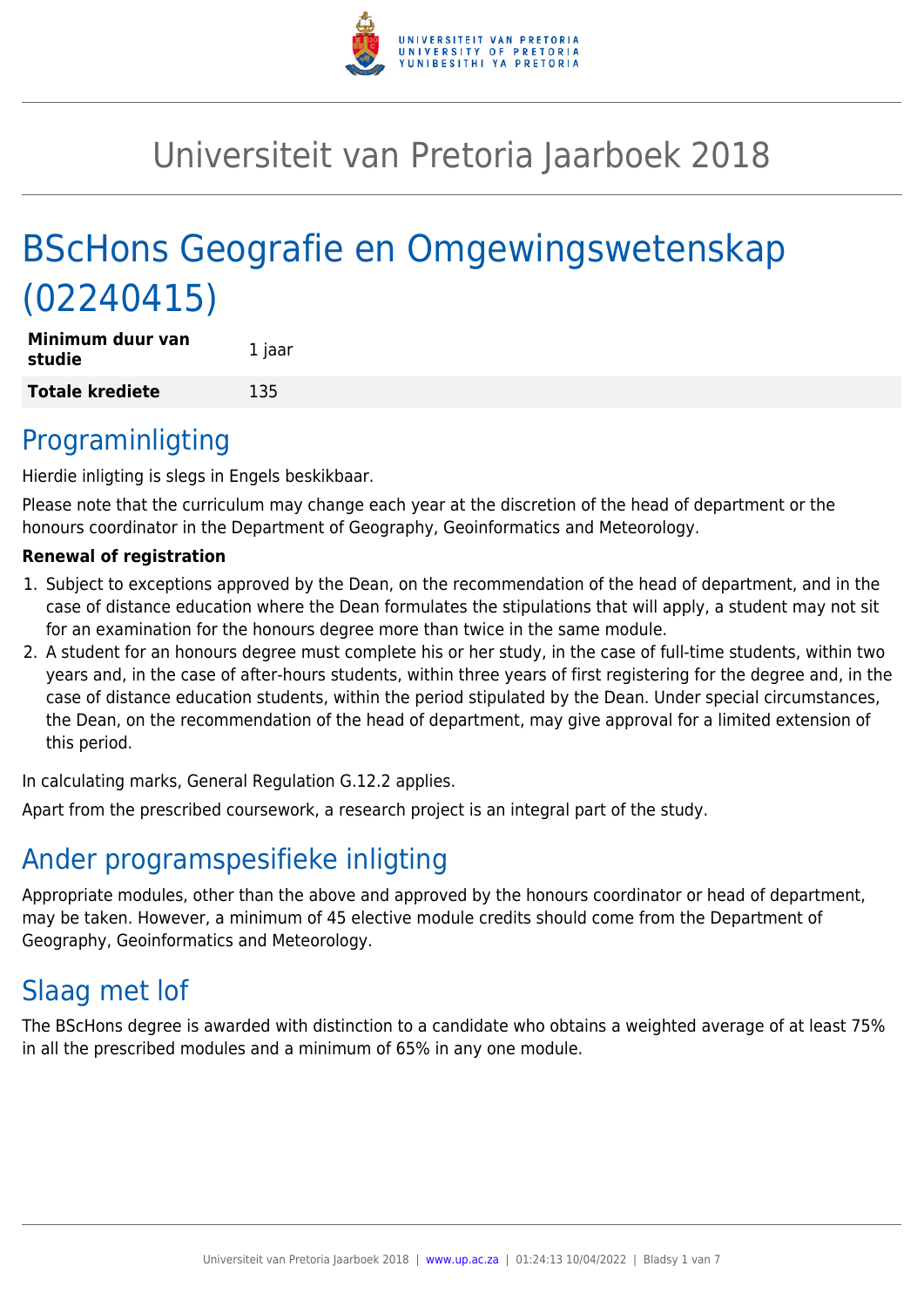

# Kurrikulum: Finale jaar

**Minimum krediete: 135**

# **Fundamentele modules**

# **Geographical and environmental principles 710 (GGY 710)**

| <b>Modulekrediete</b> | 25.00                                     |
|-----------------------|-------------------------------------------|
| <b>Voorvereistes</b>  | Geen voorvereistes.                       |
| Kontaktyd             | 1 lesing per week                         |
| Onderrigtaal          | Module word in Engels aangebied           |
| <b>Departement</b>    | Geografie, Geoinformatika en Meteorologie |
| Aanbiedingstydperk    | Semester 2                                |
|                       |                                           |

#### **Module-inhoud**

\*Hierdie inligting is slegs in Engels beskikbaar.

The module provides a critical review of the structures and paradigms in which the geographical and environmental sciences are practised. Particular reference is made to the development and impact of paradigms and the interdependence of systems within space and time.

# **Kernmodules**

#### **Navorsingsprojek 702 (GGY 702)**

| <b>Modulekrediete</b> | 35.00                                     |
|-----------------------|-------------------------------------------|
| <b>Voorvereistes</b>  | Geen voorvereistes.                       |
| Onderrigtaal          | Module word in Engels aangebied           |
| <b>Departement</b>    | Geografie, Geoinformatika en Meteorologie |
| Aanbiedingstydperk    | laar                                      |

#### **Module-inhoud**

\*Hierdie inligting is slegs in Engels beskikbaar.

An approved individual research project, carried out under the guidance of a lecturer. The project culminates in a research report in the format of a research paper and presentation. The student is expected to obtain the respective skills (theoretical and practical research techniques, data analysis, communication and computer skills) necessary for the research topic.

# **Keusemodules**

### **Biometrie 780 (BME 780)**

| <b>Modulekrediete</b> | 15.00                                   |
|-----------------------|-----------------------------------------|
| <b>Diensmodules</b>   | Fakulteit Natuur- en Landbouwetenskappe |
| <b>Voorvereistes</b>  | Geen voorvereistes.                     |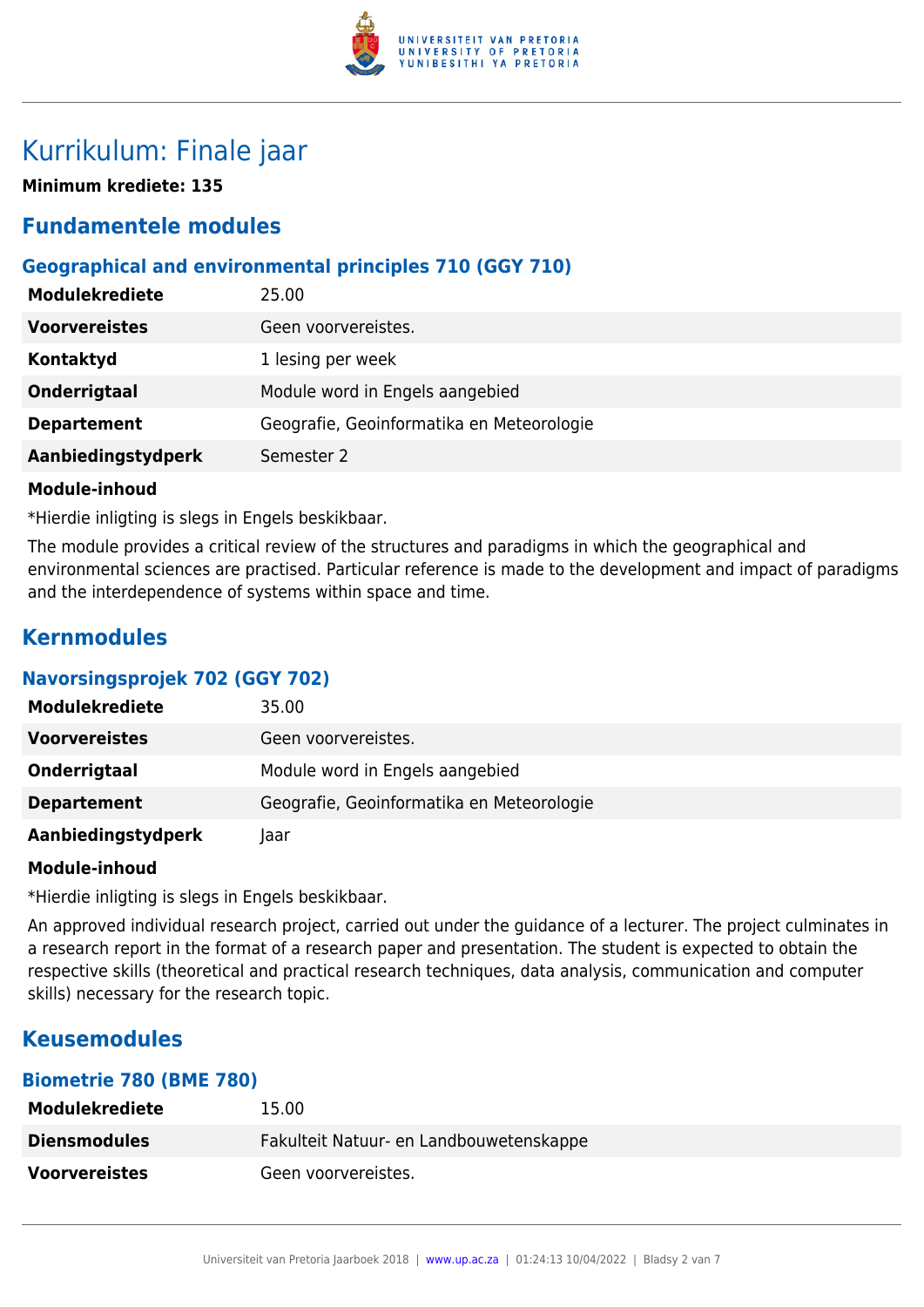

| Kontaktyd          | 2 Blokweke                      |
|--------------------|---------------------------------|
| Onderrigtaal       | Module word in Engels aangebied |
| <b>Departement</b> | <b>Statistiek</b>               |
| Aanbiedingstydperk | Semester 1                      |

#### **Module-inhoud**

\*Hierdie inligting is slegs in Engels beskikbaar.

The principles of experimental design as required for the selection of an appropriate research design. Identification of the design limitations and the impact thereof on the research hypotheses and the statistical methods. Identification and application of the appropriate statistical methods needed. Interpreting of statistical results and translating these results to the biological context.

# **Natuurlike boomveld en woude: Ekologie en bestuur 700 (BOT 700)**

| <b>Modulekrediete</b> | 15.00                           |
|-----------------------|---------------------------------|
| <b>Voorvereistes</b>  | Geen voorvereistes.             |
| Onderrigtaal          | Module word in Engels aangebied |
| <b>Departement</b>    | Plant- en Grondwetenskappe      |
| Aanbiedingstydperk    | Semester 2                      |

#### **Module-inhoud**

\*Hierdie inligting is slegs in Engels beskikbaar.

Definitions of woodlands and forests and vegetation and forest resources in southern Africa; Classification of forest and woodland in southern Africa; Woodland dynamics including disturbance, recruitment, growth and mortality, recovery after disturbance; Ecosystem services (microclimate and nutrient cycling, carbon sequestration etc); Sustainable forest resource management (resource assessment, socio-economic assessment e.g. wood and non-forest products, participatory resource management processes); Forest health; Monitoring of resource-use impacts and adaptive management; Development of a framework for sustainable conservation and use of non-timber forest products; Climate change and resilience. Forest disease and pathology.

#### **Basis van omgewingsgesondheid 772 (EHM 772)**

| <b>Modulekrediete</b> | 5.00                            |
|-----------------------|---------------------------------|
| <b>Voorvereistes</b>  | Geen voorvereistes.             |
| Onderrigtaal          | Module word in Engels aangebied |
| <b>Departement</b>    | Gemeenskapsgesondheid           |
| Aanbiedingstydperk    | Jaar                            |

#### **Environmental assessments 785 (ENV 785)**

| <b>Modulekrediete</b> | 15.00                            |
|-----------------------|----------------------------------|
| <b>Diensmodules</b>   | Fakulteit Gesondheidswetenskappe |
| <b>Voorvereistes</b>  | Geen voorvereistes.              |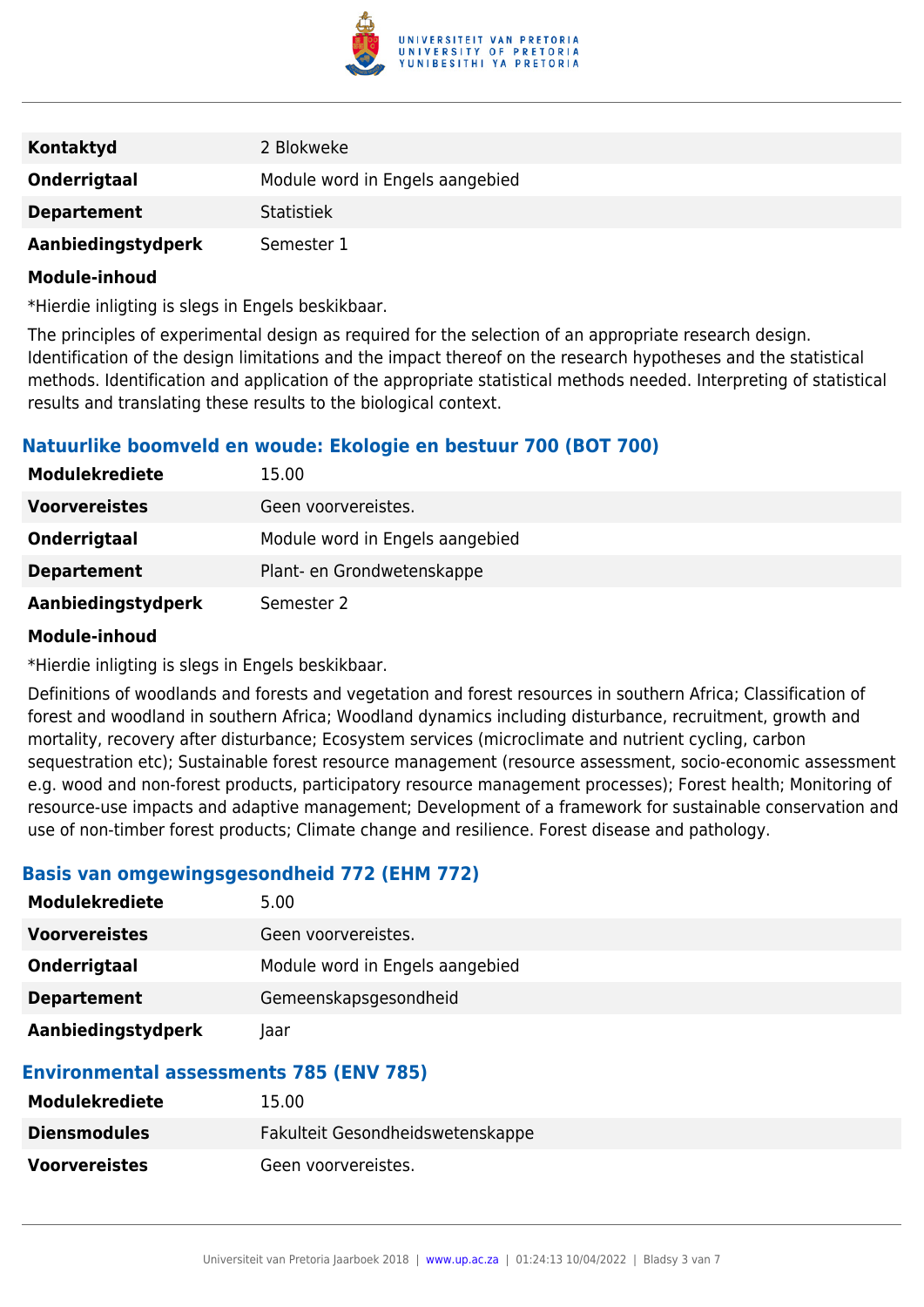

| <b>Onderrigtaal</b> | Module word in Engels aangebied           |
|---------------------|-------------------------------------------|
| <b>Departement</b>  | Geografie, Geoinformatika en Meteorologie |
| Aanbiedingstydperk  | Semester 1                                |
|                     |                                           |

#### **Module-inhoud**

\*Hierdie inligting is slegs in Engels beskikbaar.

The aim of this module is to understand the principles and processes behind environmental assessments. The module will give an overview of the history of assessments, compare assessment processes internationally, evaluate the strengths and weaknesses of different approaches, provide an overview of the South African regulatory context and the environmental authorisation process.

#### **Inleiding tot omgewings- en beroepsgesondheid 775 (EOH 775)**

| <b>Modulekrediete</b> | 10.00                           |
|-----------------------|---------------------------------|
| <b>Voorvereistes</b>  | Geen voorvereistes.             |
| Onderrigtaal          | Module word in Engels aangebied |
| <b>Departement</b>    | Gemeenskapsgesondheid           |
| Aanbiedingstydperk    | laar                            |

#### **Keusetema 701 (GGY 701)**

| <b>Modulekrediete</b> | 15.00                                                        |
|-----------------------|--------------------------------------------------------------|
| <b>Voorvereistes</b>  | Geen voorvereistes.                                          |
| Kontaktyd             | 1 besprekingsklas per week, 1 webgebaseerde periode per week |
| Onderrigtaal          | Module word in Engels aangebied                              |
| <b>Departement</b>    | Geografie, Geoinformatika en Meteorologie                    |
| Aanbiedingstydperk    | Jaar                                                         |
|                       |                                                              |

#### **Module-inhoud**

\*Hierdie inligting is slegs in Engels beskikbaar.

A self-study module on an aspect or aspects of geographical or environmental science selected in consultation with the head of the department from: (a) themes not covered in existing options; (b) educational subjects.

#### **Toegepaste geomorfologie 718 (GGY 718)**

| <b>Modulekrediete</b> | 15.00                                     |
|-----------------------|-------------------------------------------|
| <b>Voorvereistes</b>  | Geen voorvereistes.                       |
| Kontaktyd             | 1 lesing per week                         |
| <b>Onderrigtaal</b>   | Module word in Engels aangebied           |
| <b>Departement</b>    | Geografie, Geoinformatika en Meteorologie |
| Aanbiedingstydperk    | Semester 2                                |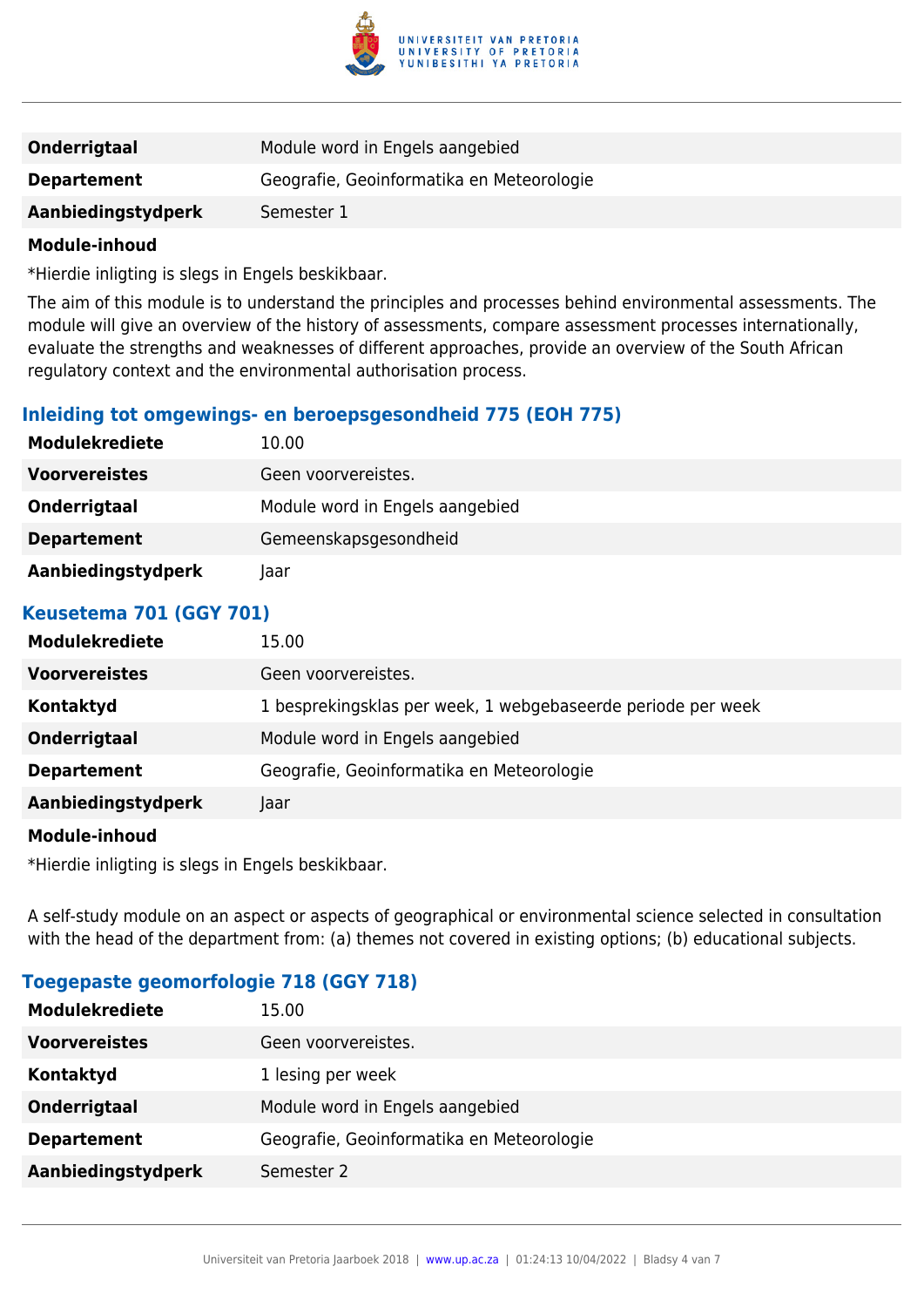

#### **Module-inhoud**

\*Hierdie inligting is slegs in Engels beskikbaar.

This module focuses on processes and applications of geomorphology. Topics that may be studied include: soil erosion and conservation, weathering, geomorphic response to environmental change, slope processes and geomorphological hazards. The module includes practical fieldwork and field assessments.

# **Stedelike geografie 780 (GGY 780)**

| <b>Modulekrediete</b> | 15.00                                     |
|-----------------------|-------------------------------------------|
| <b>Voorvereistes</b>  | Geen voorvereistes.                       |
| Kontaktyd             | 1 besprekingsklas per week                |
| Onderrigtaal          | Module word in Engels aangebied           |
| <b>Departement</b>    | Geografie, Geoinformatika en Meteorologie |
| Aanbiedingstydperk    | Jaar                                      |

#### **Module-inhoud**

\*Hierdie inligting is slegs in Engels beskikbaar.

The main themes of the module include: overview of global urbanisation theories and processes; urban morphology and change; the administrative structure and functions of African cities and; the quality of urban life in the developing world.

### **Omgewingsverandering 789 (GGY 789)**

| <b>Modulekrediete</b> | 15.00                                           |
|-----------------------|-------------------------------------------------|
| <b>Diensmodules</b>   | Fakulteit Gesondheidswetenskappe                |
| <b>Voorvereistes</b>  | Geen voorvereistes.                             |
| <b>Kontaktyd</b>      | 1 lesing per week, 2 besprekingsklasse per week |
| Onderrigtaal          | Module word in Engels aangebied                 |
| <b>Departement</b>    | Geografie, Geoinformatika en Meteorologie       |
| Aanbiedingstydperk    | laar                                            |

#### **Module-inhoud**

\*Hierdie inligting is slegs in Engels beskikbaar.

Study themes include past environmental change, causes and consequences of human-induced environmental change and South Africa and climate change.

#### **Aspekte van grondhervorming en die omgewing 793 (GGY 793)**

| <b>Modulekrediete</b> | 15.00                           |
|-----------------------|---------------------------------|
| <b>Voorvereistes</b>  | Geen voorvereistes.             |
| Kontaktyd             | 1 lesing per week               |
| Onderrigtaal          | Module word in Engels aangebied |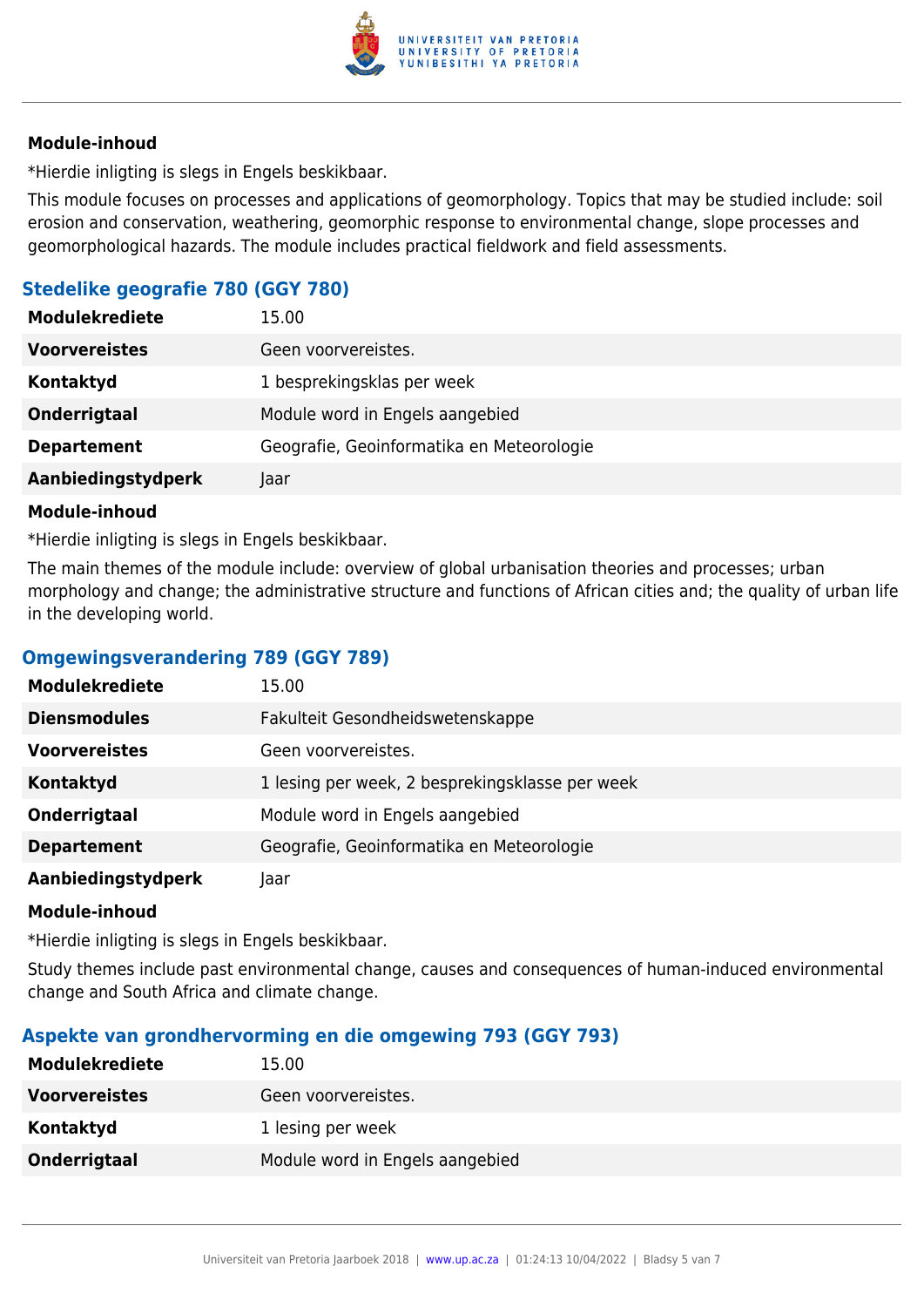

| <b>Departement</b> | Geografie, Geoinformatika en Meteorologie |
|--------------------|-------------------------------------------|
|--------------------|-------------------------------------------|

**Aanbiedingstydperk** Jaar

#### **Module-inhoud**

\*Hierdie inligting is slegs in Engels beskikbaar.

The module aims to provide students with an understanding and knowledge of contemporary land reform issues against the background of international land reform experiences. The module also touches on other rural development strategies and ultimately aims to enhance the student's ability to conceptualise and analyse policy in the context of broader environmental issues.

# **Gevorderde afstandswaarneming 705 (GMA 705)**

| <b>Modulekrediete</b> | 15.00                                     |
|-----------------------|-------------------------------------------|
| <b>Voorvereistes</b>  | GMA 320 of ekwivalent                     |
| Kontaktyd             | 28 kontakure per semester                 |
| Onderrigtaal          | Module word in Engels aangebied           |
| <b>Departement</b>    | Geografie, Geoinformatika en Meteorologie |
| Aanbiedingstydperk    | Semester 1 of Semester 2                  |

#### **Module-inhoud**

\*Hierdie inligting is slegs in Engels beskikbaar.

The aim of the module is to provide knowledge and understanding of image analysis and information extraction methods in remote sensing. The emphasis is on equipping students with knowledge and skills necessary to process imagery to extract diverse biophysical and geospatial information. The course gives insight into the possibilities and limitations of the application of modern remote sensing/image acquisition systems for Earth and atmosphere research purposes at different levels of detail.

# **Omgewingsbestuur 716 (GTX 716)**

| <b>Modulekrediete</b> | 15.00                                            |
|-----------------------|--------------------------------------------------|
| <b>Voorvereistes</b>  | Geen voorvereistes.                              |
| Kontaktyd             | 2 praktiese sessies per week, 2 lesings per week |
| Onderrigtaal          | Module word in Engels aangebied                  |
| <b>Departement</b>    | Geologie                                         |
| Aanbiedingstydperk    | Jaar                                             |
|                       |                                                  |

### **Module-inhoud**

\*Hierdie inligting is slegs in Engels beskikbaar.

Principles of integrated environmental management; environmental impact assessment; environmental management systems (ISO 14000 series); water resource management; environmental legislation; site investigation guidelines; natural hazard risk assessment; seismicity; project management and professional business practice.Geological models and software.